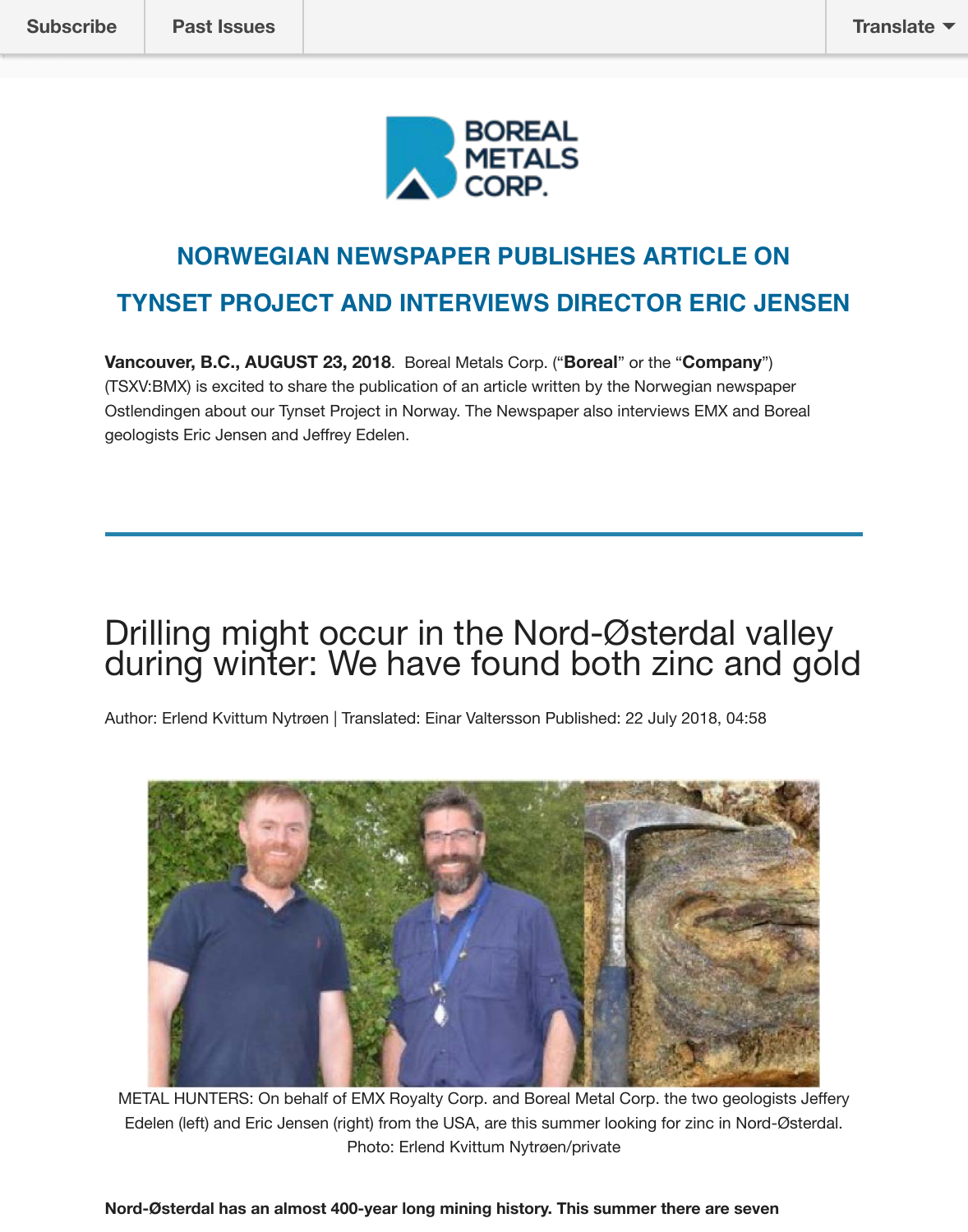#### **international geologists looking for zinc, and they claim to have struck "gold".**

'We believe in the Tynset project. It's a very exciting area for us.' Says the general manager of explorationat EMX Royalty Corp., Eric Jensen.

During this summer EMX is carrying out large geological investigations on behalf of Boreal Metals, the Canadian company which holds the rights to any eventual findings in the Tynset project. In addition to the Tynset project they are also investigating areas by the mines in Kvikneskogen and north of Røros.

'I'm from Denver in the USA, but I spend 80% of my time traveling around the world. During my travels I search for deposits of minerals and metals that might prove profitable to extract.' Says Eric, who has a PhD in geology. He has been in the industry for 15 years and has found large metal deposits in eastern Russia, now he claims that the deposits in Nord-Østerdal shows great potential.

#### **International team**

Østlendingen (the publishing newspaper) meets Eric while he waits for Jeffery Edelen at Tynset station. Edelen is one of six other geologists working on the project.

'This summer we have increased our effort in the area. I'll be here for more than a month. Currently we are seven geologists from all over the world living in an apartment in Vingelen. That's pretty cool.' Jensen exclaims.

The Americans also have two young Norwegian geologists on the team. They might prove useful when the locals ask questions.

'Generally, Norwegians are very good at English, but as we start discussing details someone who speaks the local language is worth their weight in gold.' Edelen explains.

#### **Found zinc**

The reason why the Canadian company is intensifying their exploration efforts around Tynset is due to the discovery of zinc veins in the old mine areas. In the past the metal was rarely used, but today it's a valuable commodity: so valuable that the gold they have found is only a bonus.

'Copper and zinc often occur in the same area. It's rare to find as clearly defined zinc veins as those found in the mountains here, they are brown-red, almost black.' Jensen excitedly explains.

'There are also small amounts of gold, so that's a bonus. It helps with financing, but we're here for zinc deposits.' The geologists say happily.

He reassures locals who are worried about large changes. They are only talking about small mining projects, however the downstream effects can become significant.

'We tend to calculate 5-10 times larger value creation in the local communities compared to what's taken out of the ground. So, it's very important for us to make the community understand that we work together' Jensen explains.

#### **Drilling in Winter**

If the summers surveys are successful, Jensen thinks it might be only a short time until they begin test drilling in the area.

'Usually this is a long-term industry, but we've been active for a couple of years now and if we find good enough results during the late summer there might be a reason to drill this winter. Before we initialize that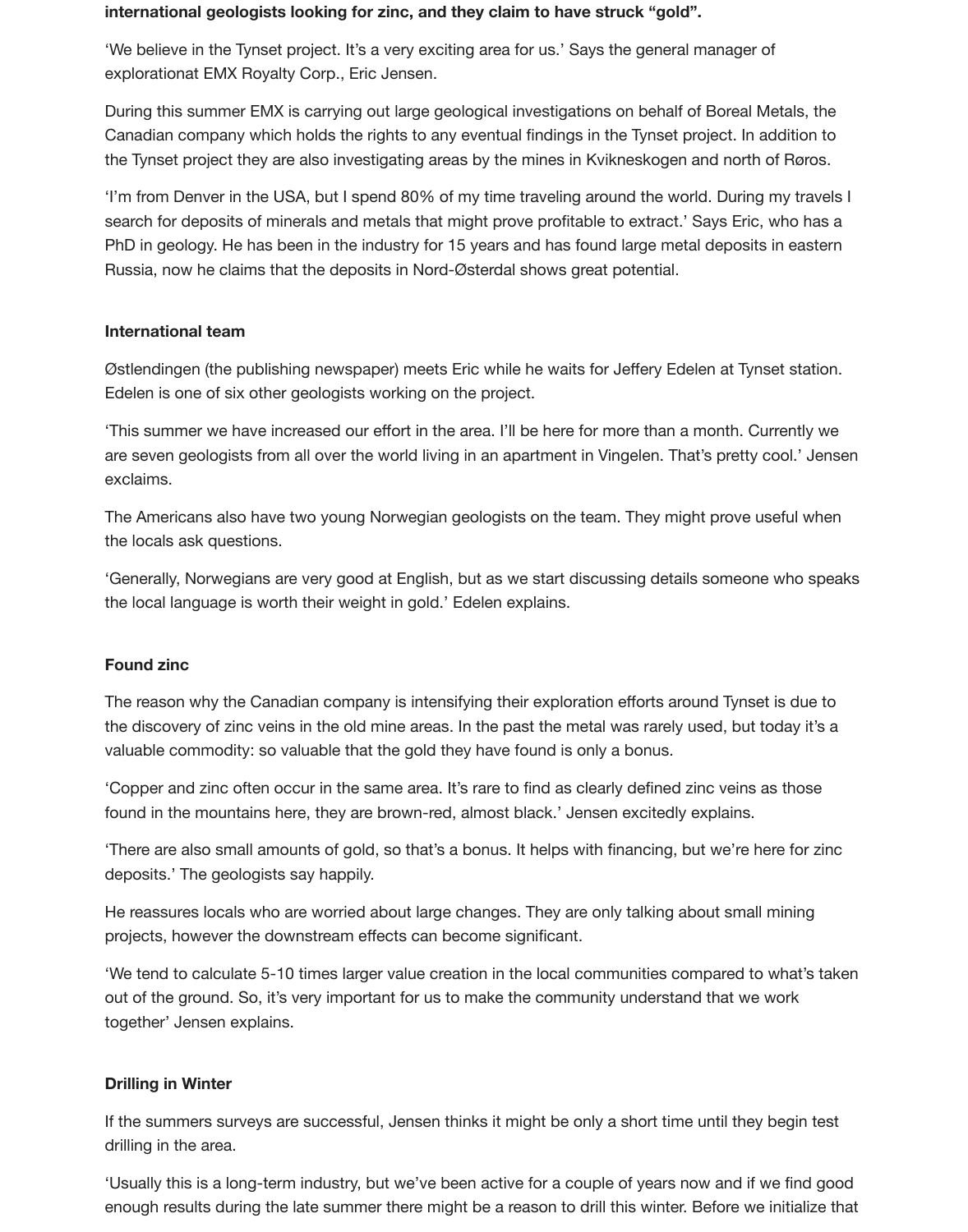stage, we will invite the locals to a community meeting. It's important for us the be an open company, not everyone in this industry is.

Jensen talks warmly about contributing to the development of the region and the responsibility they have towards the local population.

'For example, the railway is something that needs to be developed quickly if this project is realized.' Eric claims. Thus, he gives those fighting for the further development of the Røros-railway one more card to play.

#### **Picking up trash**

Traditionally mines and extraction has been associated with pollution and large amounts of waste, the two Americans try to defy this.

'When I have my kids (the younger geologists) with me in the field, we always bring large trash bags that we fill during the day. It's unbelievable what people throw away on the mountain We always clean up after ourselves. Where I'm from in the USA we have a motto about leaving your campsite better than you found it, and we try to do that here as well.' Explains Edelen, who grew up in Montana.

Any eventual test drilling will take place during winter because of environmental reasons. Eric says that 'environment' and 'safety' are the most important words when he's traveling around the world.

'If our exploration efforts don't lead to operating mines, we at least want to be able to claim that we've made a positive contribution to the local community by cleaning up a bit around us.' Edelen summarizes.

#### **Poll**

Do you support mining in Nord-Osterdal? Yes 90% No 10% 320 votes

#### **This is the Tynset project**

- 2016 Boreal Metal Corp. (BMX) bought the rights to three historic mine areas in Nord-Osterdal.
- Boreal is registered in Canada, but is considering moving to Scandinavia, all their projects are in Norway and Sweden.
- EMX Royalty Corp. has run the early stages of the project on behalf of Boreal.
- The mining areas included in the project are: Silvildalen, Fadalen and Vingelen.
- There has been no activity around the discussed mines for 30-40 years.
- This summer there are seven geologists in the area.
- They have found both zinc and small occurrences of gold.
- The deposits were formed when Nord-Osterdal was at the seafloor 400 million years ago.
- EMX hope they can start test drilling already this winter.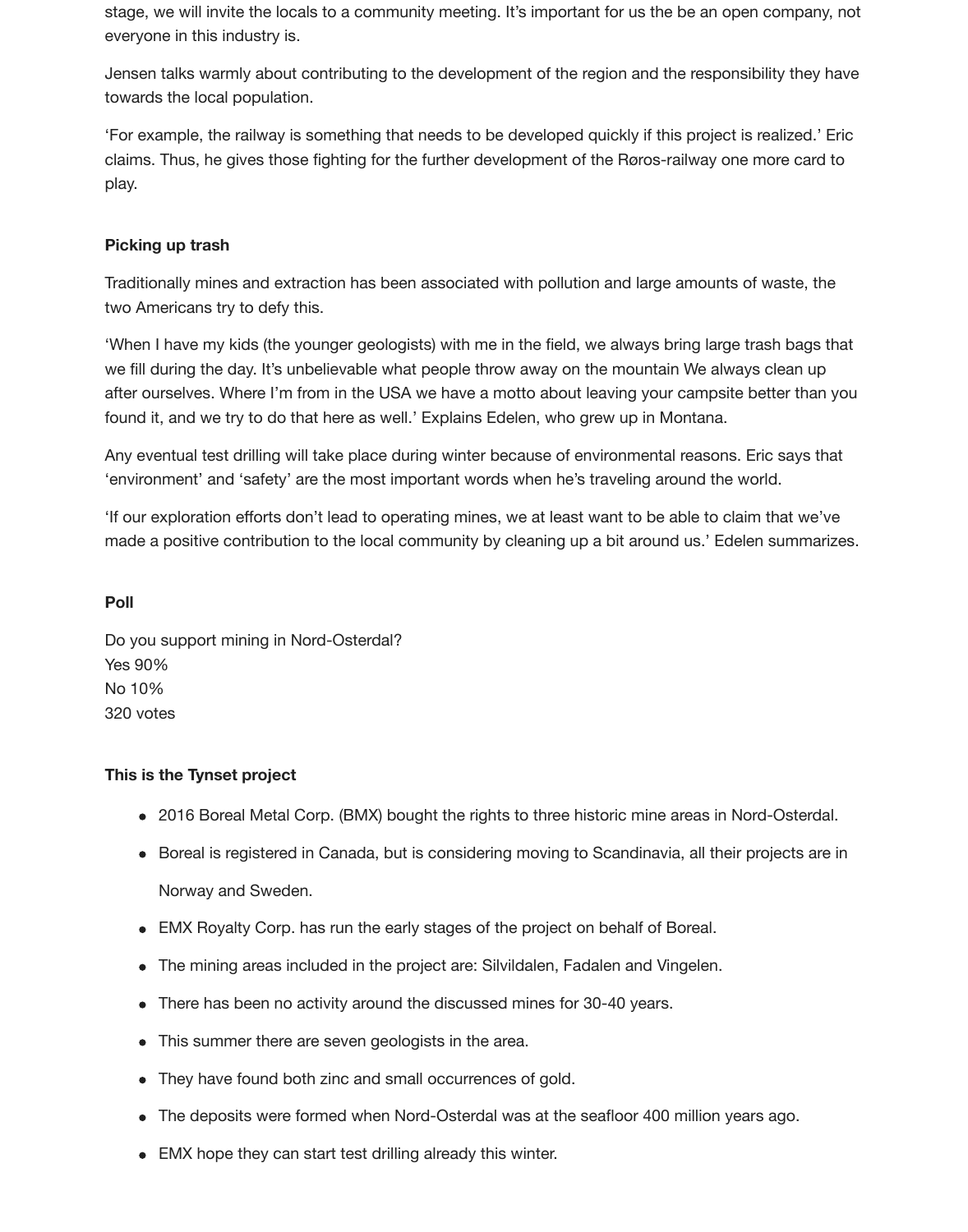

SEARCHING BY OLD MINES: Eric Jensen is impressed by how good they were at finding metal deposits in the past. 'We struggle to be as accurate even with modern technology.' Photo: Private



FOLDED MOUNTAIN: A fold in the rocks which originates from when Norway was pushed up from the sea. The dark stripes in the rock are zinc. This stone was found in Silvildalen. Photo: Private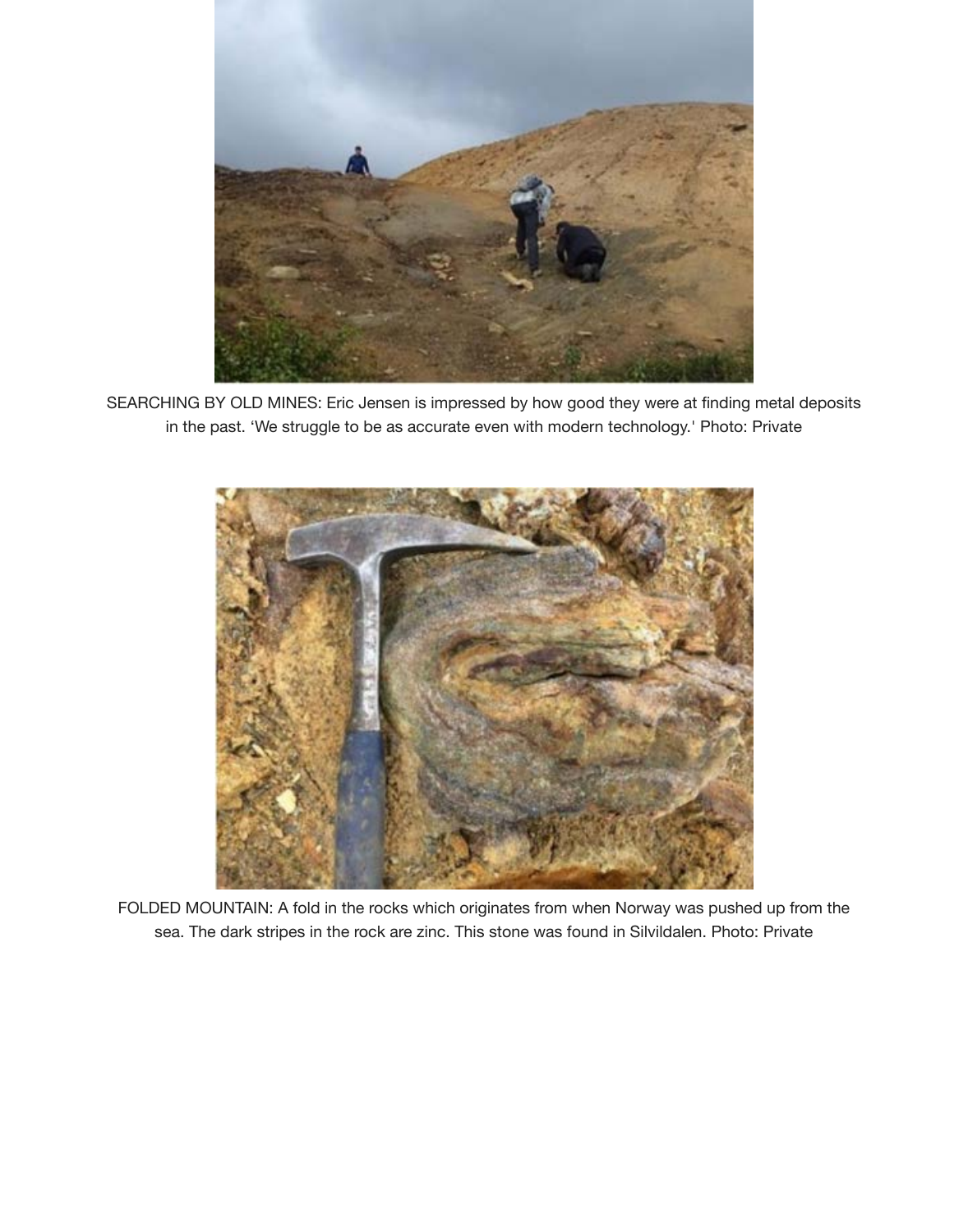

ORDINARY SIGHT: Many locals might have walked past a little outcrop like this one without any thought about the riches a geologist sees within it. This one is in Sivildalen. Photo: Private

## **About Boreal Metals Corporation**

Boreal is a mineral exploration company focused on the discovery of Zinc, Copper, Silver, Gold and Cobalt deposits in exceptional, historical mining project areas spanning Sweden and Norway. The Company aims to discover new economic mineral deposits in known mining districts that have seen little or no modern exploration techniques. The Company is led by an experienced management team and technical team, with successful track records in mineral discovery, mining development and financing.

## **On behalf of Boreal Metals Corporation**

Karl Antonius, President

For more information on Boreal please visit the Company website at [http://www.borealmetals.com](http://www.borealmetals.com/) or contact Alexandra Woodyer Sherron at +1.604.218.5030 or [alexandra@borealmetals.com](mailto:alexandra@borealmetals.com).

*Neither TSX Venture Exchange nor its Regulation Services Provider (as that term is defined in the policies of the TSX Venture Exchange) accepts responsibility for the adequacy or accuracy of this release.*